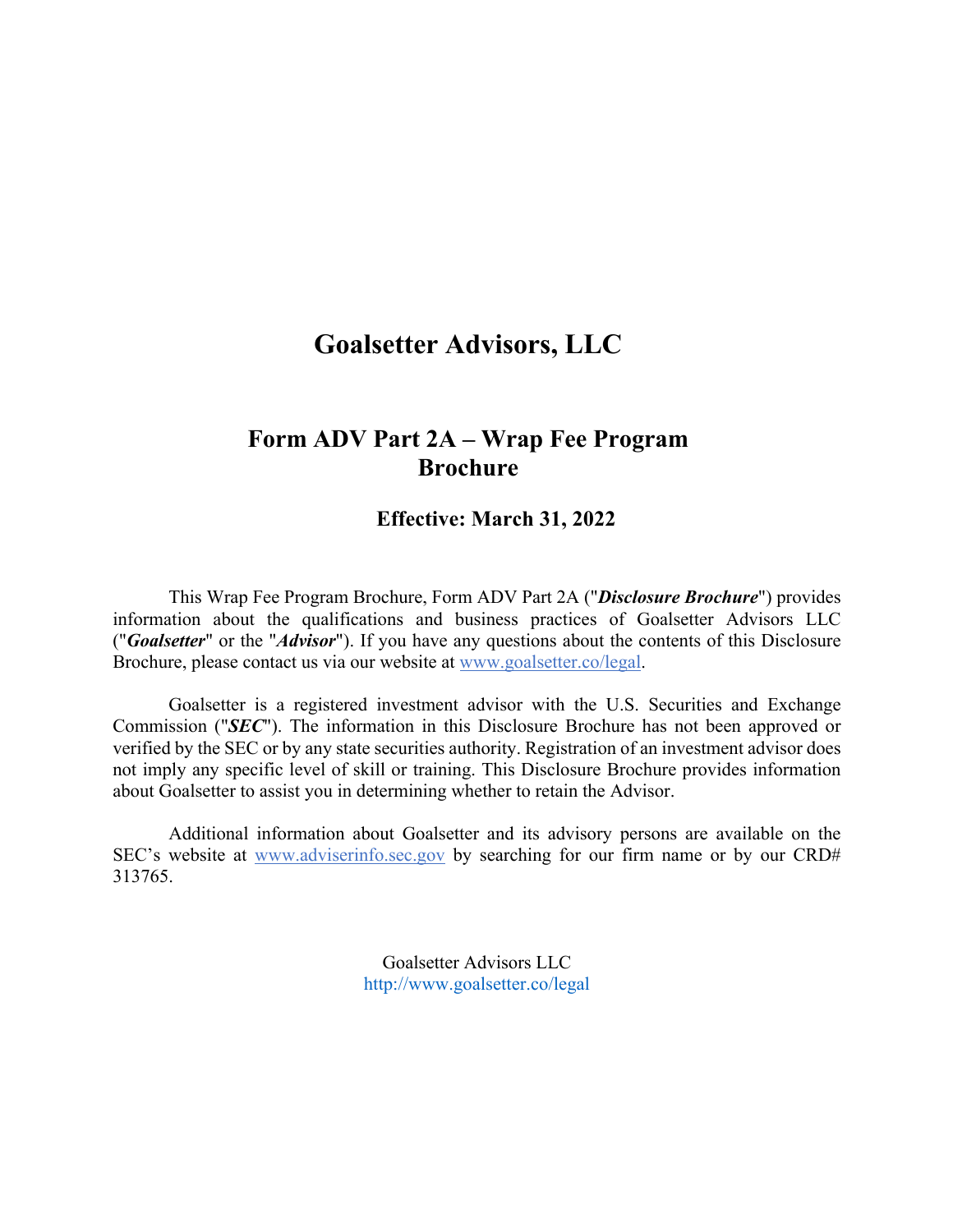# **Item 2 – Material Changes**

# Material Changes

The following is a summary of the material changes to Goalsetter's ADV Part 2A since its last update on January 1, 2022:

Item 4: Updated information regarding Goalsetter's advisory services. Item 5: Updated information regarding Goalsetter's fees and compensation.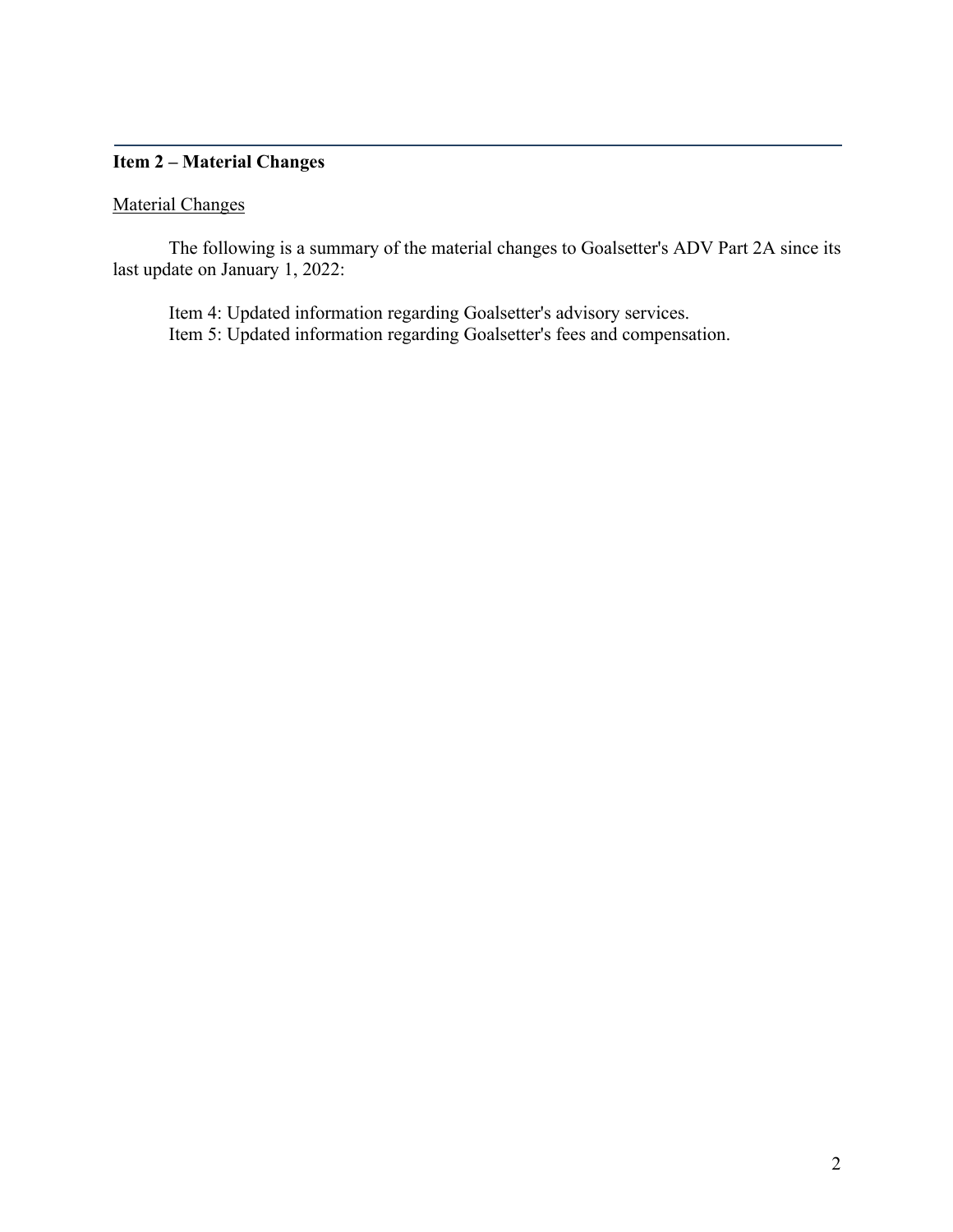# **Item 3-Table of Contents**

| Item 11 - Code of Ethics, Participation or Interest in Client Transactions and Personal Trading9 |
|--------------------------------------------------------------------------------------------------|
|                                                                                                  |
|                                                                                                  |
|                                                                                                  |
|                                                                                                  |
|                                                                                                  |
|                                                                                                  |
|                                                                                                  |
|                                                                                                  |
|                                                                                                  |
|                                                                                                  |
|                                                                                                  |
|                                                                                                  |
|                                                                                                  |
|                                                                                                  |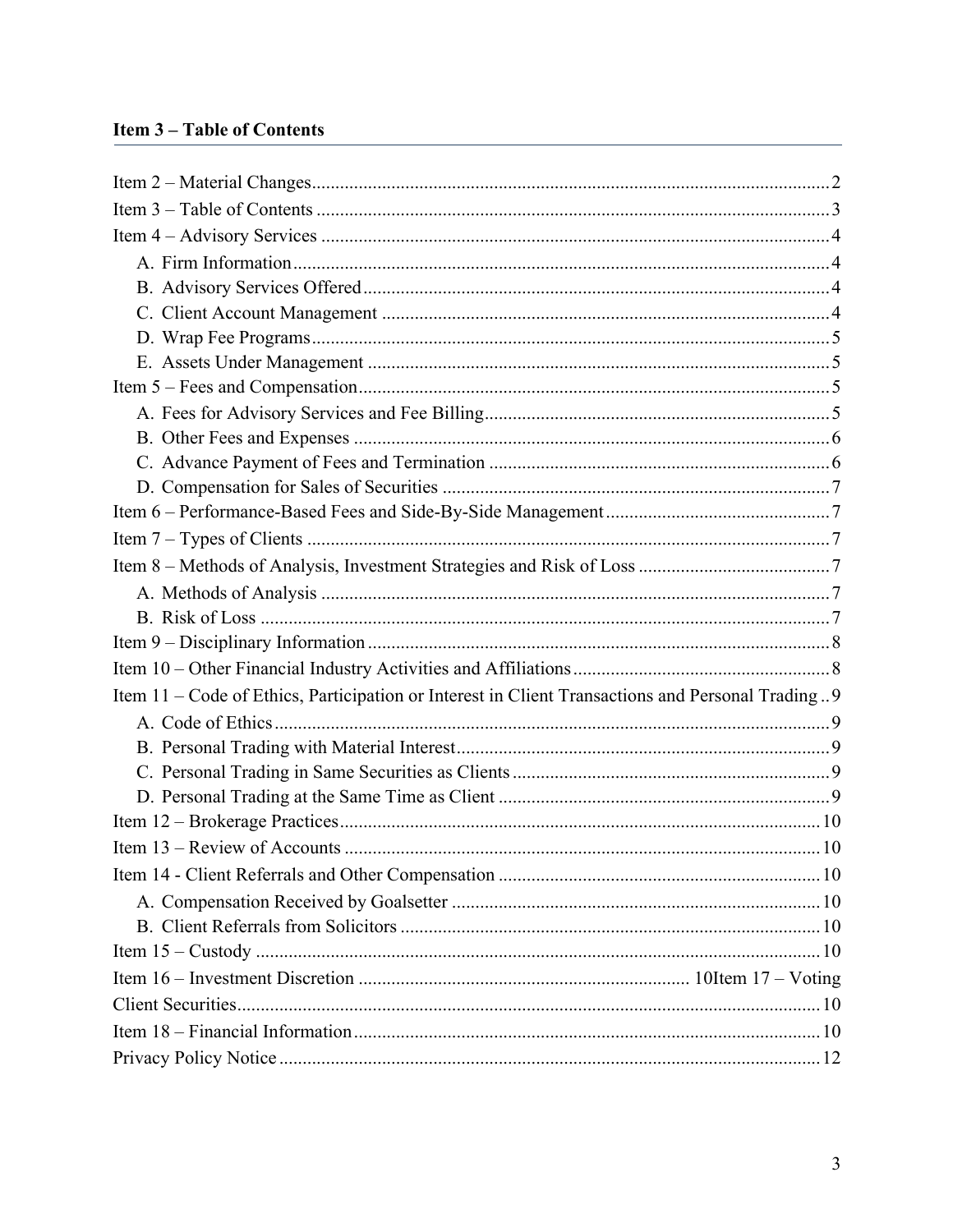#### **Item 4 – Advisory Services**

#### **A. Firm Information**

Goalsetter Advisors, LLC d/b/a Goalsetter Gold ("*Goalsetter*" or the "*Advisor*") is a registered investment advisor with the SEC. Goalsetter is organized as a Limited Liability Company under the laws of the State of Delaware. Goalsetter was founded in November 2017, and is owned by Students of Wealth, Inc. The Advisor is operated by Tanya Van Court (Chief Executive Officer and Chief Compliance Officer). This Disclosure Brochure provides information regarding the qualifications, business practices, and the advisory services provided by Goalsetter.

#### **B. Advisory Services Offered**

Goalsetter offers investment advisory services to individuals (referred to as "*Clients*") over the internet, through an interactive mobile application (the "*Platform*").

Goalsetter believes that children who are early savers will be lifetime savers. Goalsetter is an investment Platform which empowers families to teach financial literacy and investments by having their own managed investment account.

Goalsetter provides an investment advisory solution for its Clients. The non-discretionary investment advisory solution is based on Clients using the Platform to identify the types of asset class or industry sector that may be of interest. The Platform will recommend stocks, exchange traded funds (ETFs) and mutual funds that correspond to the Client's chosen asset class or industry sector. The Advisor provides investment advice only with respect to limited types of investments, and typically provides recommendations on ETFs and/or mutual funds available on its custodian's platform.

The Advisor does not recommend portfolio strategies that are short-term in nature or that require frequent trading. However, in limited circumstances, the Advisor may recommend buy, sell, or reallocate positions that have been held less than one year due to market conditions, or to generate cash.

At no time will Goalsetter accept or maintain custody of a Client's funds or securities. All Client assets will be managed within their designated account[s] at the custodian, pursuant to the terms of the Platform agreement. Please see Item 12 – Brokerage Practices.

**Clients visiting www.goalsetter.co/legal and other electronic sites maintained by the Advisor will be offered access to the Platform, whereby the Client can access information on financial literacy topics and select investment options to use in the Client's portfolio. In consideration for its services, the Advisor will receive a monthly Advisory Fee (as defined below) beginning on January 1, 2022. Individuals who sign-up for Goalsetter prior to December 31, 2021, will be charged the monthly Advisory Fee beginning on January 1, 2023. Please also see Item 5 below.**

### **C. Client Account Management**

#### Limited Access to Advisor

The Advisor serves as an "Internet-Only" investment advisor pursuant to Section 203A-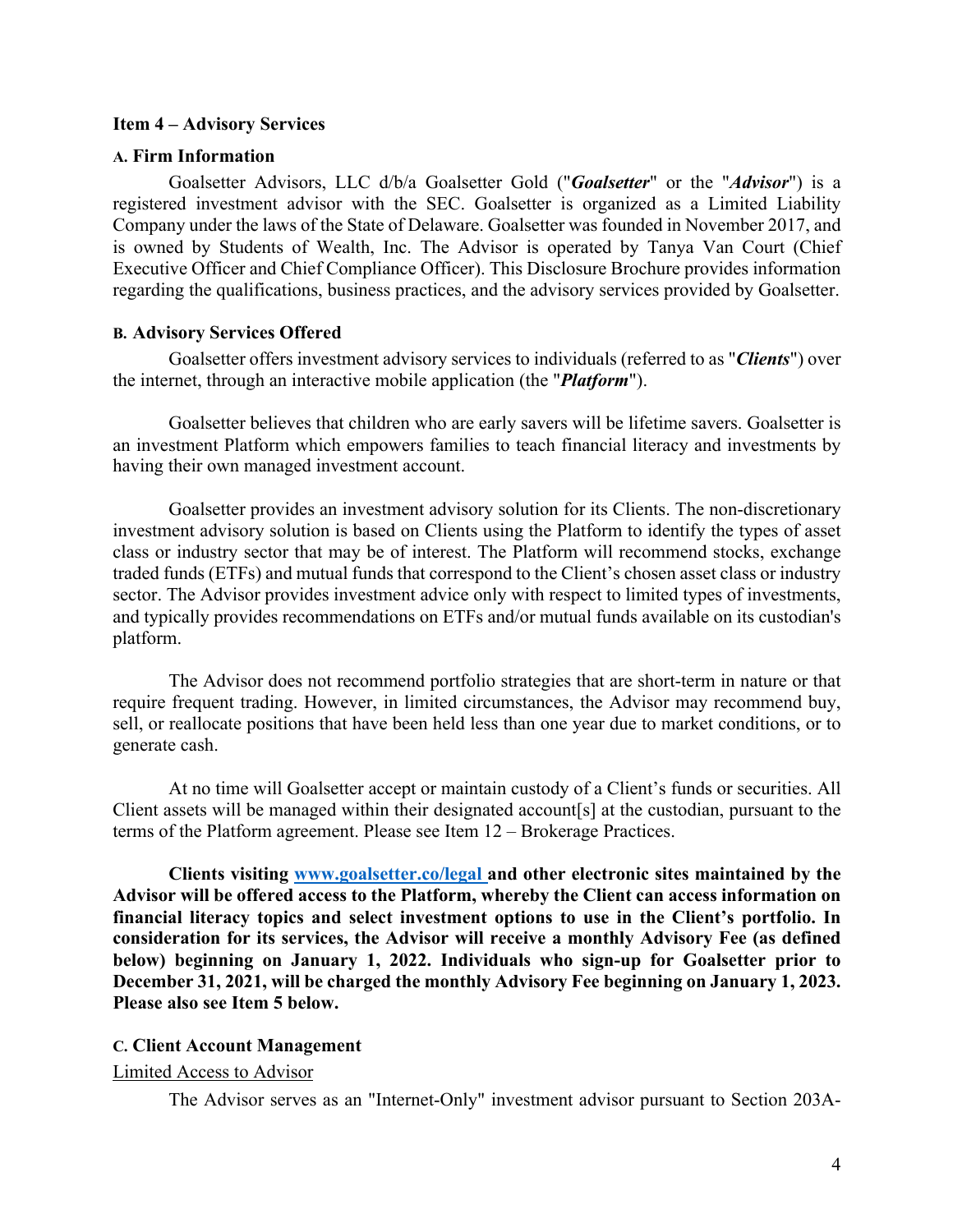2(e) of the Investment Advisers Act of 1940, as amended (the "*Advisers Act*"). Under this registration, the Advisor provides investment advice solely through the Platform. The Advisor is not available to Clients for telephone conversations or communications through other means such as U.S. mail, courier, or email (other than operational emails). The Advisor does not meet with Clients at its offices. All advice, support and inquiries are delivered through the Platform. To gain access to the Advisor, the Client must join the Platform and agree to its terms of use.

The Advisor may, for a limited number of Clients annually, provide customized services, subject to the limitations set forth in Section 203A-2(e) of the Advisers Act.

## **D. Wrap Fee Programs**

This Brochure describes the wrap fee program offered by Goalsetter that bundles or "wraps" non-discretionary investment advisory services with other administrative services provided by an affiliate.

### **E. Assets Under Management**

Goalsetter does not provide continuous and regular supervisory or management services to its Clients, nor does it have Clients for whom it has regulatory assets under management.

## **Item 5 – Fees and Compensation**

The following paragraphs detail the fee structure and compensation methodology for services provided by the Advisor. Each Client engaging the Advisor for services described herein shall be required to enter into a written agreement with the Advisor.

## **A. Fees for Advisory Services and Fee Billing**

Clients that sign up for Goalsetter Gold on or after February 1, 2022, agree to pay Goalsetter Gold as compensation for the services rendered, facilities furnished, and expenses borne by Goalsetter Gold hereunder, a non-negotiable investment advisory fee (the "*Advisory Fee*"). The Advisory Fee will begin thirty (30) days after you sign up and will be \$2.00 per month and satisfied according to the ACH instructions provided upon your initial sign-up. The Advisory Fee will be charged on your monthly anniversary date or the next business day if such date is on a non-business day. The Advisory Fee will be collected by our affiliate, Goalsetter, and provided to Goalsetter Gold on your behalf. The Advisory Fee is in addition to the fee paid by you to Goalsetter for its savings account services. Should you or Goalsetter Gold terminate the Agreement before the end of the current month, such termination will not take effect prior to the end of the Advisory Fee payment term. You also agree and acknowledge that under this Agreement, you will continue to be charged the Advisory Fee until you take the necessary steps to close your account, including providing instruction to DriveWealth to sell your securities and liquidate your account.

Clients that sign-up for Goalsetter Gold on or before January 31, 2022, receive investment advisory services for no investment advisory fee through December 1, 2022 and Goalsetter will bear any third-party fees related to the investment of their Goalsetter account during the life of the account. Thereafter Clients agree to pay Goalsetter Gold as compensation for the services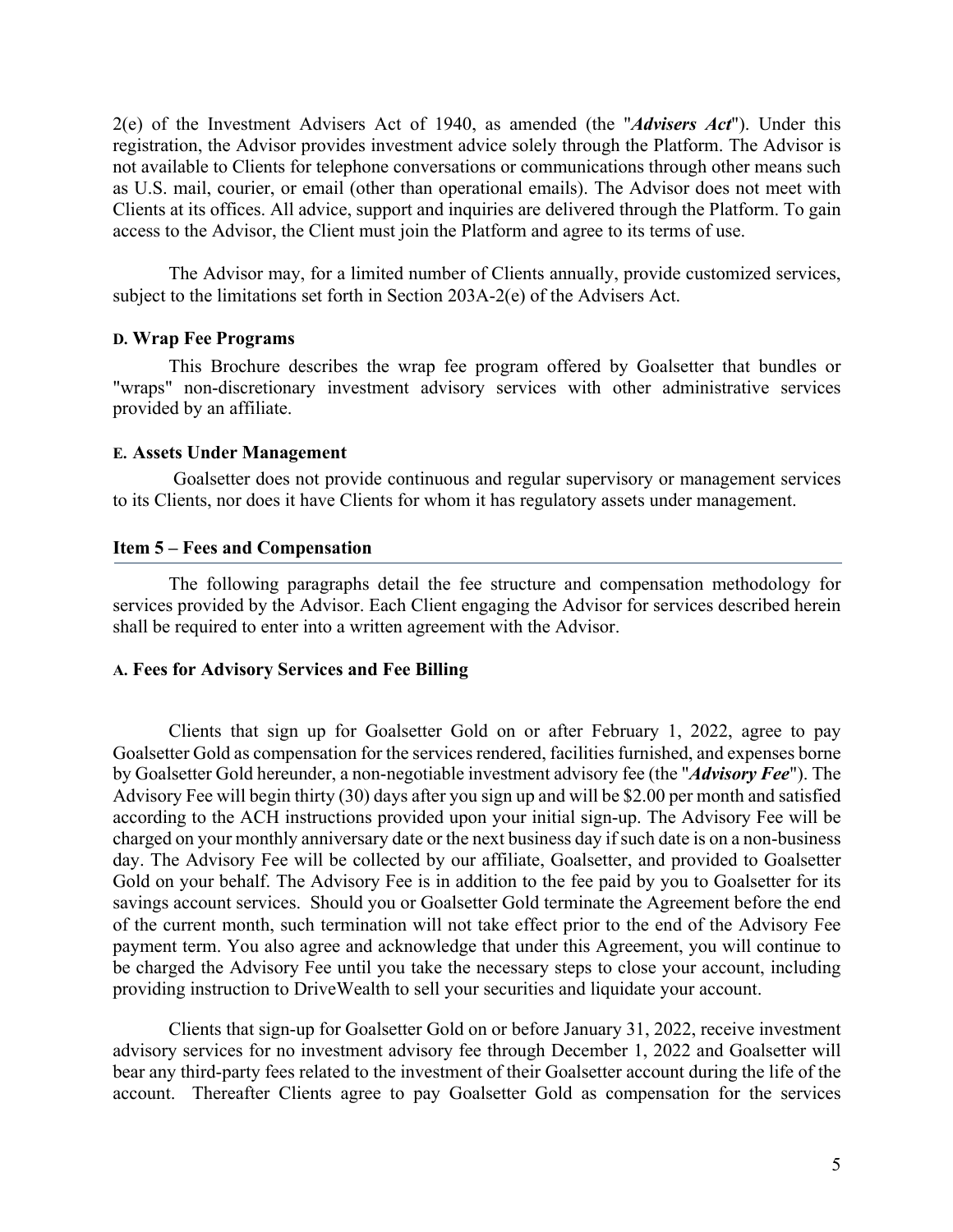rendered, facilities furnished, and expenses borne by Goalsetter Gold hereunder, the Advisory Fee. The Advisory Fee, beginning on January 1, 2023, will be \$2.00 per month and satisfied according to the ACH instructions provided upon your initial sign-up. The Advisory Fee will be charged on the first  $(1<sup>st</sup>)$  of every month or the next business day if such date is on a non-business day. The Advisory Fee will be collected by our affiliate, Goalsetter, and provided to Goalsetter Gold on your behalf.

Certain Clients that sign up on or before January 1, 2022, do not receive any fees (hereinafter referred to as "*Family and Friends*"). Family and Friends never pay the Advisory Fee for any services rendered, facilities furnished, and expenses borne by Goalsetter Gold.

The Advisory Fee is in addition to the fee paid by you to Goalsetter for its savings account product. Should you or Goalsetter Gold terminate the Agreement before the end of the current month, such termination will not take effect prior to the end of the term for which the Advisory Fee has been paid. You also agree and acknowledge that you will continue to be charged the Advisory Fee under this Agreement until you take the necessary steps to close your account, including instructing DriveWealth to sell your securities and liquidate your account.

#### **B. Other Fees and Expenses**

Clients may incur certain fees or charges imposed by third parties, other than Goalsetter, in connection with investments made on behalf of the Client's account[s]. The Client is responsible for all custody and securities execution fees charged by the custodian and the executing brokerdealer. The fees charged by Goalsetter are separate and distinct from these custody and execution fees.

In addition, all fees paid to Goalsetter for investment advisory services are separate and distinct from the expenses charged by mutual funds and EFTs to their shareholders, if applicable. These fees and expenses are described in each fund's prospectus. These fees and expenses will generally be used to pay management fees for the funds, other fund expenses, account administration (e.g., custody, brokerage, and account reporting), and a possible distribution fee. A Client could invest in these products directly, without the services of Goalsetter, but would not receive the services provided by Goalsetter which are designed, among other things, to assist the Client in determining which products or services are most appropriate for each Client's financial situation and objectives. Accordingly, the Client should review both the fees charged by the fund[s] and the fees charged by Goalsetter to fully understand the total fees to be paid.

Notwithstanding the foregoing, Goalsetter will bear all out-of-pocket expenses incurred in connection with the account(s), including custodial costs, brokerage costs, and tax information for members and regulatory authorities, and all filing costs, fees and any other expenses which are directly related to the investment of the Client's assets for individuals who sign up before January 1, 2022.

#### **C. Advance Payment of Fees and Termination**

Goalsetter is compensated for its services in advance of the completion of the month in which investment advisory services are rendered. Either party may terminate the Platform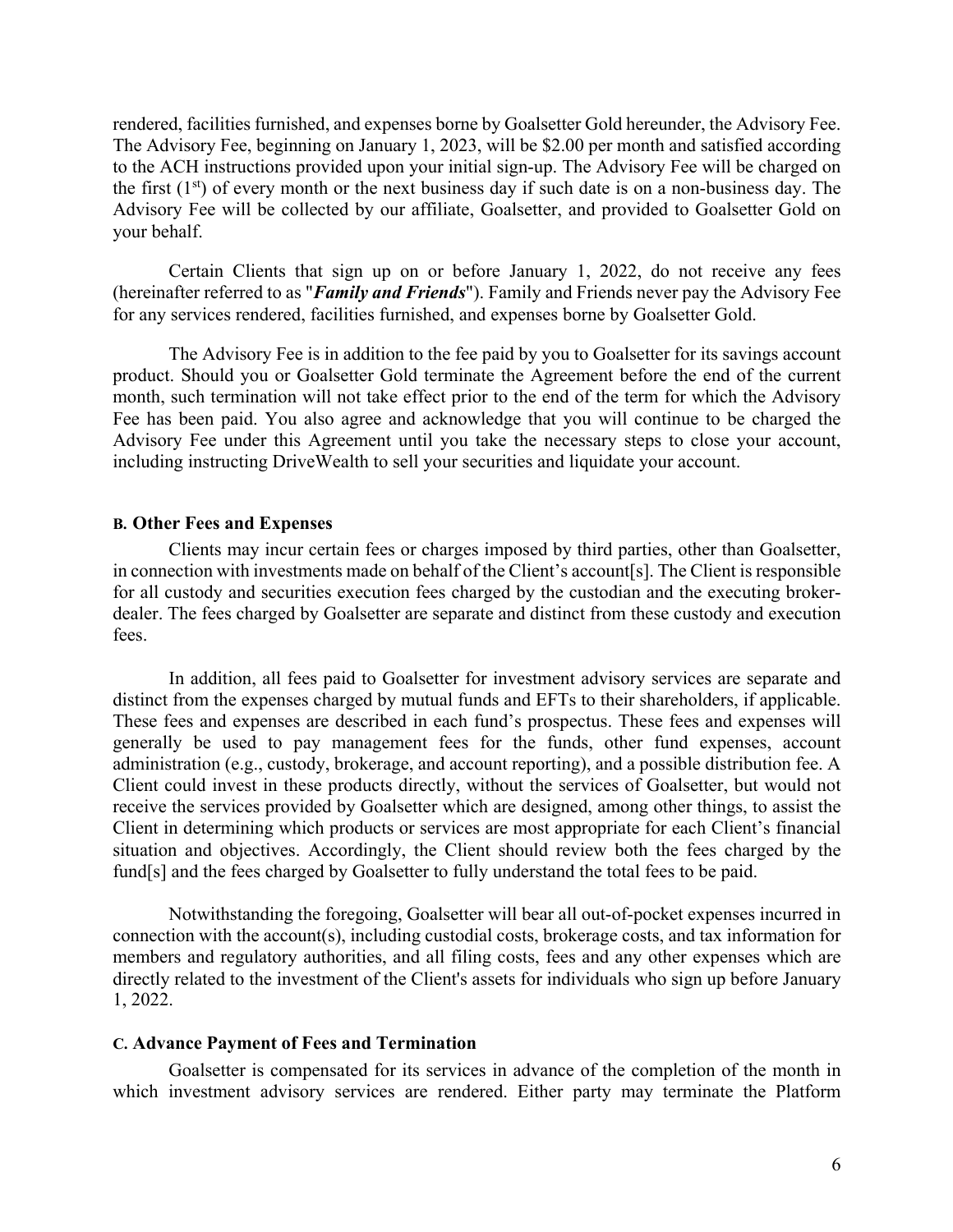agreement, at any time, by providing advance written notice to the other party.

#### **D. Compensation for Sales of Securities**

Goalsetter does not buy or sell securities and does not receive any compensation for securities transactions in any Client account, other than the investment Advisory Fees noted above.

## **Item 6 – Performance-Based Fees and Side-By-Side Management**

Goalsetter does not charge performance-based fees for its investment advisory services. The fees charged by Goalsetter are as described in Item 5 – Fees and Compensation, above, and are not based upon the capital appreciation of the funds or securities held by any Client.

Goalsetter does not manage any proprietary investment funds or limited partnerships (e.g., a mutual fund, or a hedge fund) and has no financial incentive to recommend any particular investment options to its Clients.

#### **Item 7 – Types of Clients**

Goalsetter offers investment advisory services to individuals. The number of each type of Client serviced by the Advisor is available on Goalsetter's Form ADV Part 1A. These amounts may change over time and are updated at least annually by the Advisor. Goalsetter generally does not impose a minimum account size for establishing a relationship.

#### **Item 8 – Methods of Analysis, Investment Strategies and Risk of Loss**

#### **A. Methods of Analysis**

Goalsetter employs a fundamental analysis method in developing investment recommendations for its Clients. Research and analysis from Goalsetter are derived from numerous sources, including third-party research materials, internet sources, and review of company activities, including annual reports, prospectuses, press releases, and research prepared by others.

Fundamental analysis utilizes economic and business indicators as investment selection criteria. These criteria are generally ratios and trends that may indicate the overall strength and financial viability of the entity being analyzed. Assets are deemed suitable if they meet certain criteria to indicate that they are a strong investment with a value discounted by the market. While this type of analysis helps the Advisor in evaluating a potential investment, it does not guarantee that the investment will increase in value. Assets meeting the investment criteria utilized in the fundamental analysis may lose value and may have negative investment performance. The Advisor monitors these economic indicators to determine if adjustments to strategic allocations are appropriate. More details on the Advisor's review process are included below in Item 13 – Review of Accounts.

## **B. Risk of Loss**

Investing in securities and stocks with Goalsetter involves certain investment risks. Securities may fluctuate in value or lose value. Clients should be prepared to bear the potential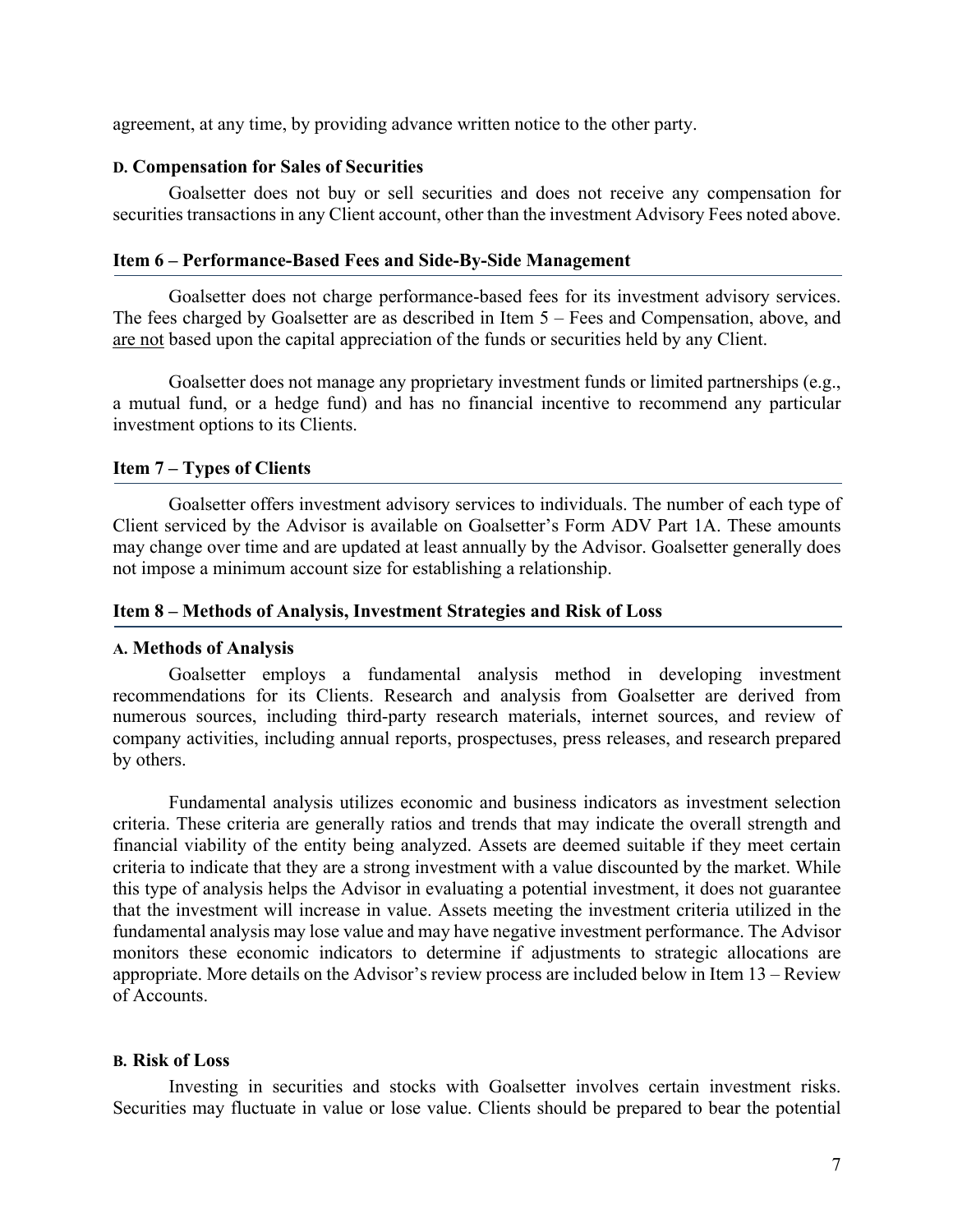risk of loss. There is no guarantee that a Client will meet their investment goals.

While the methods of analysis help the Advisor in evaluating a potential investment, it does not guarantee that the investment will increase in value. Assets meeting the investment criteria utilized in these methods of analysis may lose value and may have negative investment performance.

Each Client engagement will entail a review of the research available on the investment option chosen by the Advisor. The Advisor shall rely on financial and other information provided by the Client or their designees without the duty or obligation to validate the accuracy and completeness of the provided information. It is the responsibility of the Client to inform the Advisor of any changes in financial condition, goals, or other factors that may affect this analysis.

The risks associated with a particular strategy are provided to each Client in advance of investing Client accounts. Some of the risks associated with the potential speculative components of the Advisor's strategy are as follows:

#### ETF Risks

The performance of ETFs is subject to market risk, including the possible loss of principal. The value of the ETFs will fluctuate with the value of the underlying securities that make up the funds. In addition, ETFs have a trading risk based on the loss of cost efficiency if the ETFs are traded actively, and a liquidity risk if the ETFs have a large bid-ask spread and low volume. Authorized participants in an ETF may change at any time; this may result in a change to the liquidity and the ability to redeem the ETF, as the authorized participants control the number of shares of the ETF. The value of an ETF fluctuates based upon the market movements and may disassociate from the index being tracked or from the value of the underlying investments. An ETF purchased or sold at one point in the day may have a different value than the same ETF purchased or sold a short time later.

**Past performance is not a guarantee of future returns. Investing in securities and other investments involves a risk of loss that each Client should understand and be willing to bear. Clients are reminded to discuss these risks with the Advisor.**

#### **Item 9 – Disciplinary Information**

**There are no legal, regulatory, or disciplinary events involving Goalsetter or any of its Supervised Persons**. Goalsetter values the trust you place in us. As we advise all Clients, we encourage you to perform the requisite due diligence on any advisor or service provider with whom you partner. Our backgrounds are on the Investment Adviser Public Disclosure website at www.adviserinfo.sec.gov and can be found by searching by our firm name or our CRD# 313765.

#### **Item 10 – Other Financial Industry Activities and Affiliations**

The sole business of Goalsetter is to provide investment advisory services to its Clients. However, the Supervised Persons of Goalsetter are involved in other business endeavors. These other business endeavors are not investment related. Goalsetter does not maintain any affiliations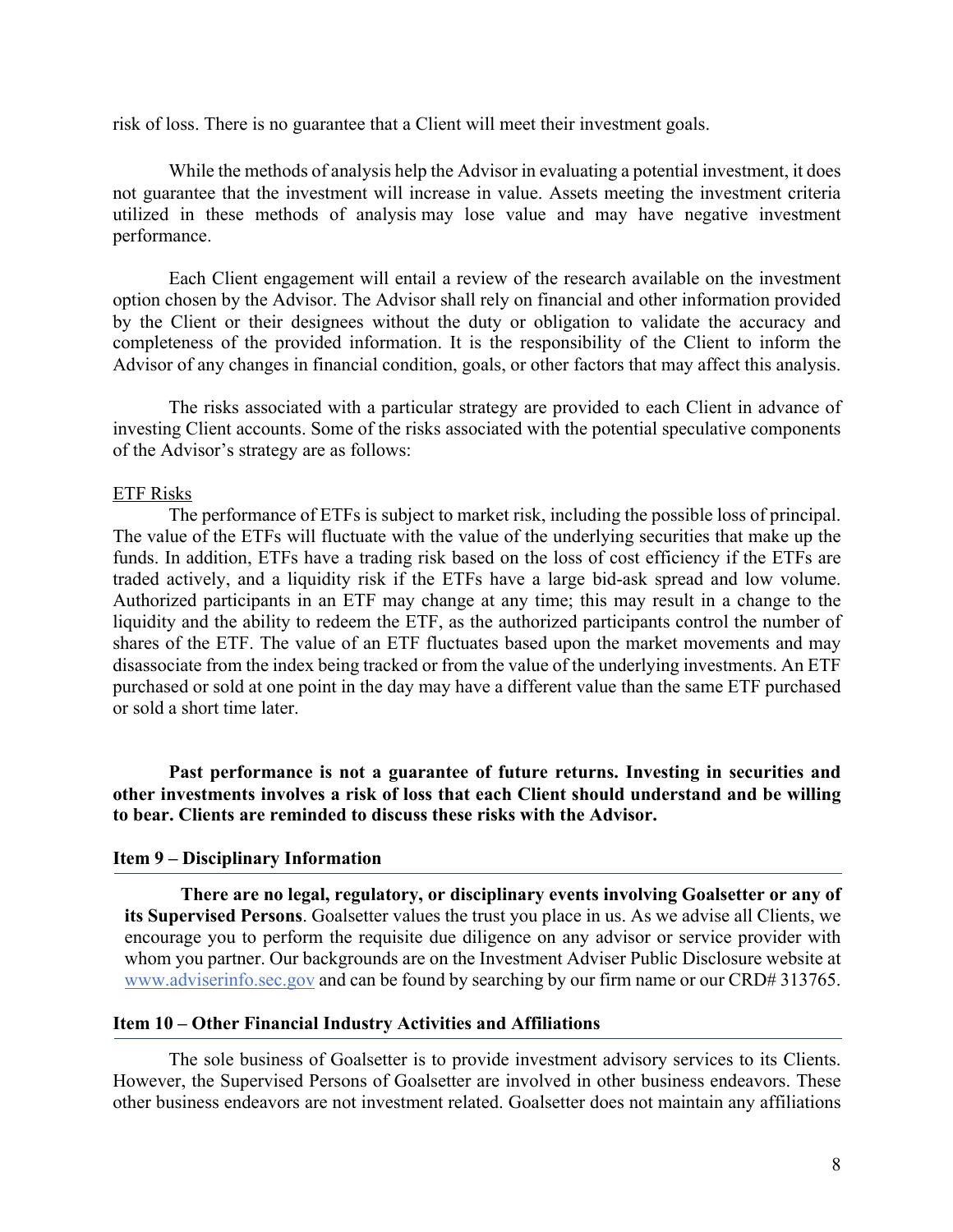with other firms, other than contracted service providers to assist with the servicing of its Clients' accounts.

Goalsetter is affiliated with Students of Wealth, Inc. d/b/a Goalsetter, the entity providing the bundled savings platform for a fee. You may not open an account with Goalsetter without maintaining an account with our savings affiliate.

# **Item 11 – Code of Ethics, Participation or Interest in Client Transactions and Personal Trading**

#### **A. Code of Ethics**

Goalsetter has implemented a Code of Ethics (the "*Code*") that defines our fiduciary commitment to each Client. This Code applies to all persons associated with Goalsetter (our "*Supervised Persons*"). The Code was developed to provide general ethical guidelines and specific instructions regarding our duties to you, our Client. Goalsetter and its Supervised Persons owe a duty of loyalty, fairness, and good faith towards each Client. It is the obligation of Goalsetter's Supervised Persons to adhere not only to the specific provisions of the Code, but also to the general principles that guide the Code. The Code covers a range of topics that address employee ethics and conflicts of interest. To request a copy of our Code, please contact us at  $\frac{invest@{g}oalsetter.co}$ .

# **B. Personal Trading with Material Interest**

Goalsetter allows our Supervised Persons to purchase or sell the same securities that may be recommended to and purchased on behalf of Clients. Goalsetter does not act as principal in any transactions. In addition, the Advisor does not act as the general partner of a fund or advise an investment company. Goalsetter does not have a material interest in any securities traded in Client accounts.

#### **C. Personal Trading in Same Securities as Clients**

Goalsetter allows our Supervised Persons to purchase or sell the same securities that may be recommended to and purchased on behalf of our Clients. Owning the same securities that we recommend (purchase or sell) to you presents a conflict of interest that, as fiduciaries, we must disclose to you and mitigate through policies and procedures. As noted above, we have adopted the Code to address insider trading (material, non-public information controls); gifts and entertainment; outside business activities; and personal securities reporting. Whentrading for personal accounts, Supervised Persons may have a conflict of interest if trading in the same securities. The fiduciary duty to act in the best interest of its Clients can potentially be violated if personal trades are made with more advantageous terms than Client trades, or by trading based on material, non-public information. Goalsetter mitigates this risk by conducting a coordinated review of personal accounts and the accounts of the Clients. We have also adopted written policies and procedures to detect the misuse of material, non-public information.

#### **D. Personal Trading at the Same Time as Client**

While Goalsetter allows our Supervised Persons to purchase or sell the same securities that may be recommended to and purchased on behalf of Clients, such trades are typically aggregated with Client orders or traded afterwards. **At no time will Goalsetter, or any Supervised Person**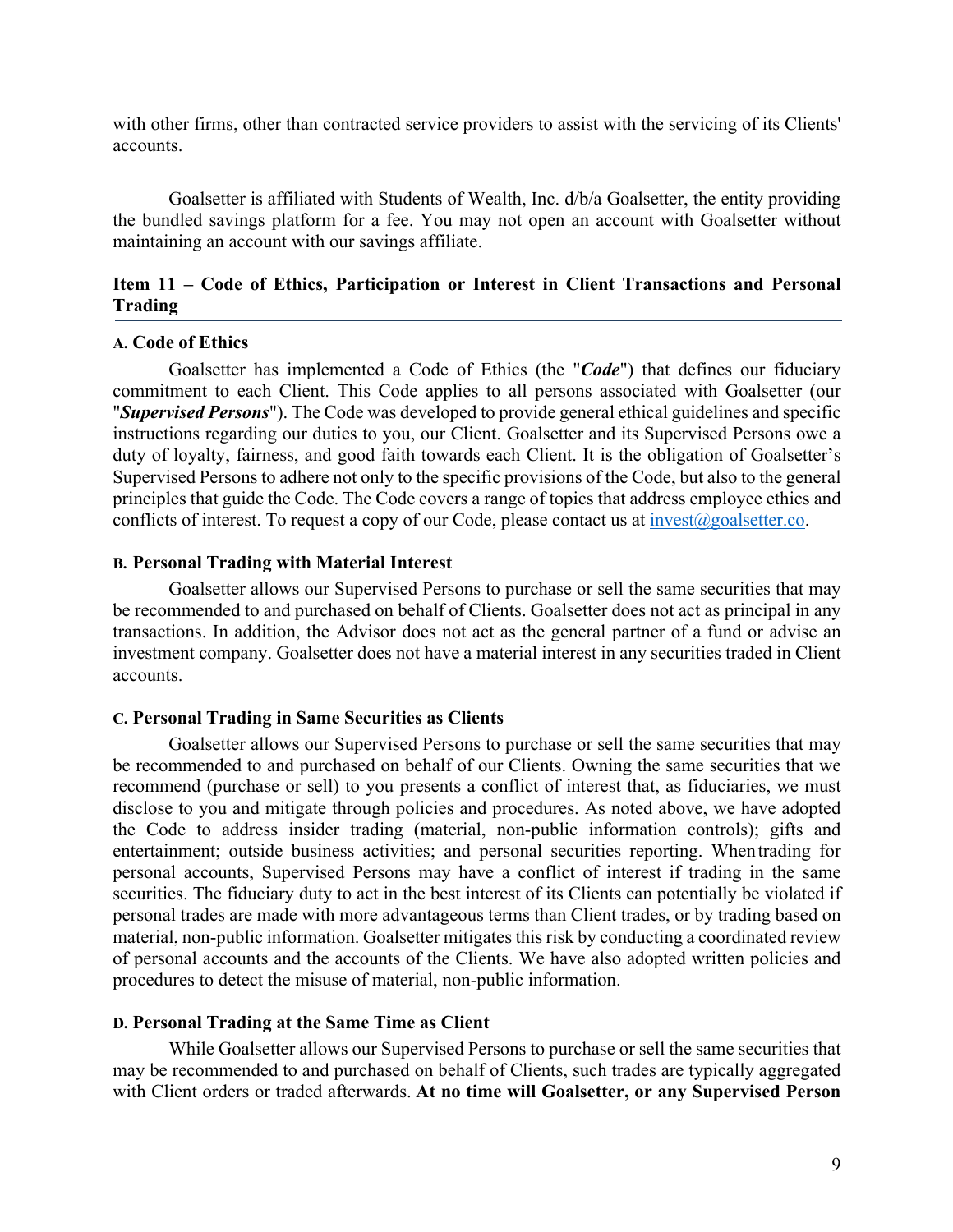## **of Goalsetter, transact in any security to the detriment of any Client.**

### **Item 12 – Brokerage Practices**

Goalsetter engages DriveWealth, a SEC registered broker-dealer and a member of the Financial Industry Regulatory Authority (FINRA) to provide execution and clearing services to the Goalsetter clients. Goalsetter places all Client trades, including buying or selling of companies that were selected by the Client, through DriveWealth.

## **Item 13 – Review of Accounts**

Goalsetter does not review its Client accounts on any periodic basis. Clients make the ultimate decision regarding Goalsetter's recommendation.

### **Item 14 - Client Referrals and Other Compensation**

### **A. Compensation Received by Goalsetter**

Goalsetter is a fee-based advisory firm, that is compensated solely by its Clients and not from any investment product. Goalsetter does not receive commissions or other compensation from product sponsors, broker-dealers, or any unrelated third party.

### **B. Client Referrals from Solicitors**

Goalsetter does not engage paid solicitors for Client referrals.

## **Item 15 – Custody**

Goalsetter does not accept or maintain custody of any Client accounts. Clients' funds and securities are retained by DriveWealth. Clients should review statements provided by DriveWealth and compare to any reports provided by Goalsetter to ensure accuracy, as DriveWealth does not perform this review. For more information about custodians and brokerage practices, see Item 12 - Brokerage Practices.

### **Item 16 – Investment Discretion**

Goalsetter does not exercise discretion over the selection and number of securities to be bought or sold in Client accounts.

### **Item 17 – Voting Client Securities**

Goalsetter does not accept proxy-voting responsibility for any Client. Clients will receive proxy statements directly from DriveWealth.

### **Item 18 – Financial Information**

Neither Goalsetter, nor its management, have any adverse financial situations that would reasonably impair the ability of Goalsetter to meet all obligations to its Clients. Neither Goalsetter, nor any of its advisory persons, has been subject to a bankruptcy or financial compromise.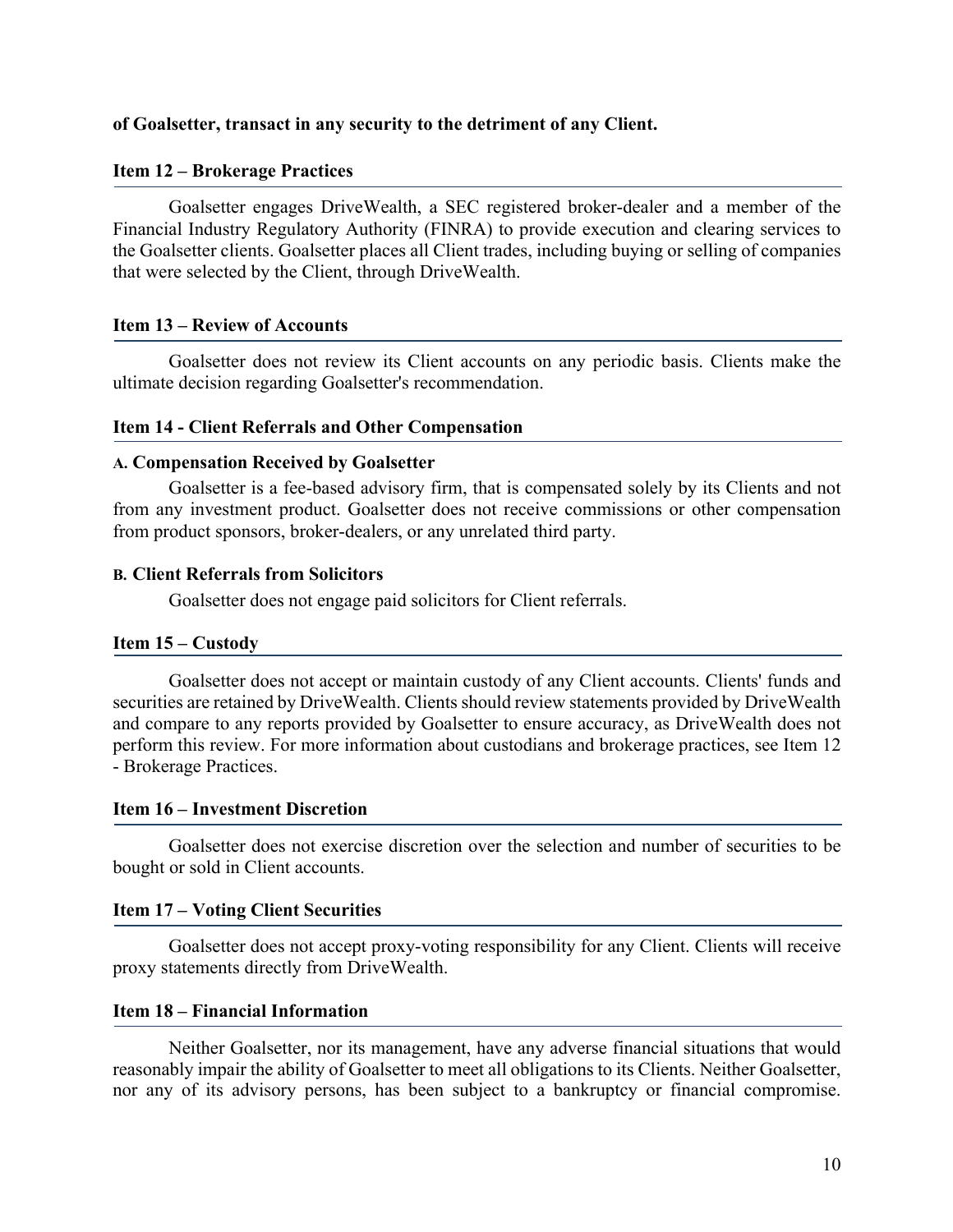Goalsetter is not required to deliver a balance sheet along with this Disclosure Brochure as the Advisor <u>does not</u> collect fees of \$1,200 or more for services to be performed six months or more in advance.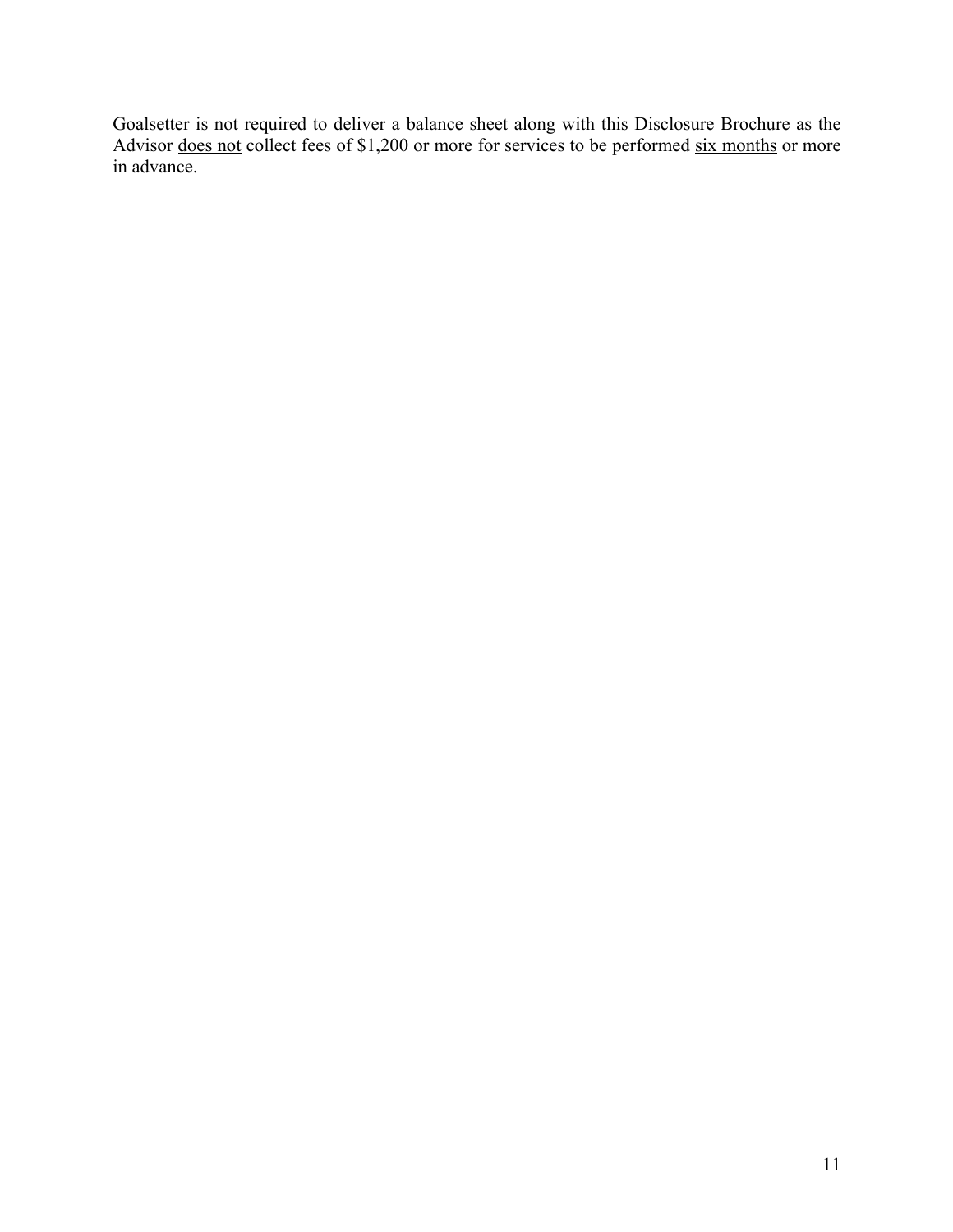# **Privacy Policy Notice**

Effective: October 25, 2021

# **Our Commitment to You**

Goalsetter Advisors ("*Goalsetter*" or the "*Advisor*") is committed to safeguarding the use of personal information of our Clients (also referred to as "you" and "your") that we obtain as your Investment Advisor, as described here in our Privacy Policy ("*Policy*").

Our relationship with you is our most important asset. We understand that you have entrusted us with your private information, and we do everything that we can to maintain that trust. Goalsetter (also referred to as "we", "our" and "us") protects the security and confidentiality of the personal information we have and implements controls to ensure that such information is used for proper business purposes in connection with the management or servicing of our relationship with you.

Goalsetter does not sell your non-public personal information to anyone. Nor do we provide such information to others except for discrete and reasonable business purposes in connection with the servicing and management of our relationship with you, as discussed below.

Details of our approach to privacy and how your personal non-public information is collected and used are set forth in this Policy.

## **Why you need to know?**

Registered Investment Advisors ("*RIAs*") must share some of your personal information while servicing your account. Federal and State laws give you the right to limit some of this sharing and require RIAs to disclose how we collect, share, and protect your personal information.

### **What information do we collect from you?**

| Driver's license number                               | Date of birth                   |
|-------------------------------------------------------|---------------------------------|
| Social security or taxpayer identification<br>number  | Assets and liabilities          |
| Name, address, and phone number(s)                    | Income and expenses             |
| E-mail address(es)                                    | Investment activity             |
| Account information (including other<br>institutions) | Investment experience and goals |

# **What information do we collect from other sources?**

| Custody, brokerage, and advisory agreements   | Account applications and forms                         |
|-----------------------------------------------|--------------------------------------------------------|
| Other advisory agreements and legal documents | Investment questionnaires<br>and suitability documents |
| Transactional information with us or others   | Other information needed to<br>service account         |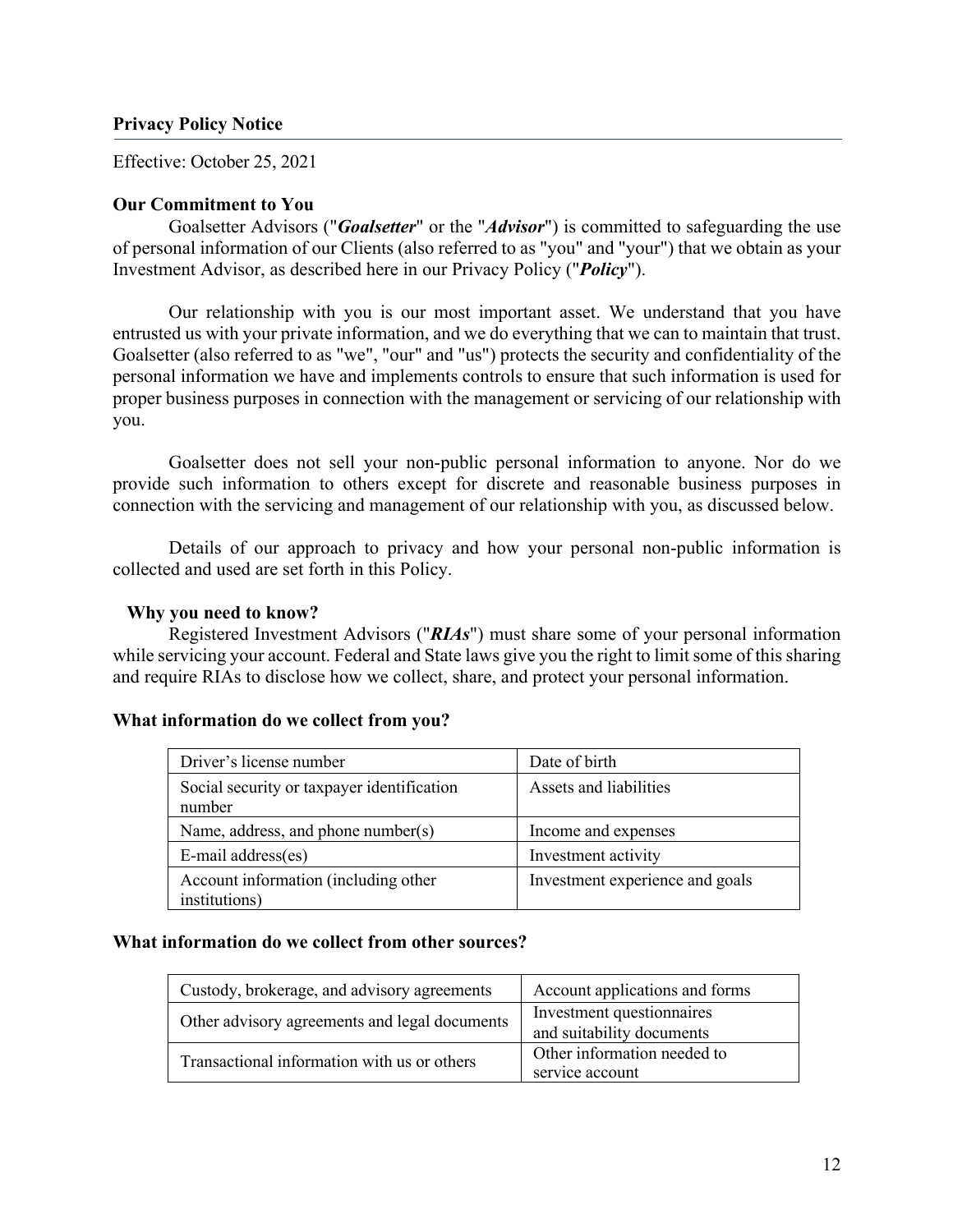## **How do we protect your information?**

To safeguard your personal information from unauthorized access and use, we maintain physical, procedural, and electronic security measures. These include such safeguards as secure passwords, encrypted file storage, and a secure office environment. Our technology vendors provide security and access control over personal information and have policies over the transmission of data. Our associates are trained on their responsibilities to protect Clients' personal information.

We require third parties that assist in providing our services to you to protect the personal information they receive from us.

## **How do we share your information?**

An RIA shares Client personal information to effectively implement its services. In the section below, we list some reasons we may share your personal information.

| <b>Basis For Sharing</b>                                                                                                                                                                                                                                                                                                                                                                                                                                                                                             | Do we<br>share? | Can you<br>limit?    |
|----------------------------------------------------------------------------------------------------------------------------------------------------------------------------------------------------------------------------------------------------------------------------------------------------------------------------------------------------------------------------------------------------------------------------------------------------------------------------------------------------------------------|-----------------|----------------------|
| <b>Servicing our Clients</b><br>We may share non-public personal information with non-affiliated third<br>parties (such as administrators, brokers, custodians, regulators, credit<br>agencies, other financial institutions) as necessary for us to provide agreed-<br>upon services to you, consistent with applicable law, including but not<br>limited to: processing transactions; general account maintenance;<br>responding to regulators or legal investigations; and credit reporting.                      | Yes             | No                   |
| <b>Marketing Purposes</b><br>Goalsetter does not disclose, and does not intend to disclose, personal<br>information with non-affiliated third parties to offer you services. Certain<br>laws may give us the right to share your personal information with financial<br>institutions where you are a customer and where Goalsetter or the Client<br>has a formal agreement with the financial institution. We will only share<br>information for purposes of servicing your accounts, not for marketing<br>purposes. | No              | <b>Not</b><br>Shared |
| <b>Authorized Users</b><br>Your non-public personal information may be disclosed to you and persons<br>who we believe to be your authorized agent(s) or representative(s).                                                                                                                                                                                                                                                                                                                                           | <b>Yes</b>      | Yes                  |
| <b>Information About Former Clients</b><br>Goalsetter does not disclose and does not intend to disclose, non-public<br>personal information to non-affiliated third parties with respect to persons<br>who are no longer our Clients.                                                                                                                                                                                                                                                                                | No              | <b>Not</b><br>Shared |

# **Changes to our Privacy Policy**

We will send you a copy of this Policy annually for as long as you maintain an ongoing relationship with us.

Periodically, we may revise this Policy and will provide you with a revised Policy if the changes materially alter the previous Privacy Policy. We will not, however, revise our Privacy Policy to permit the sharing of non-public personal information other than as described in this notice unless we first notify you and provide you with an opportunity to prevent the informationsharing.